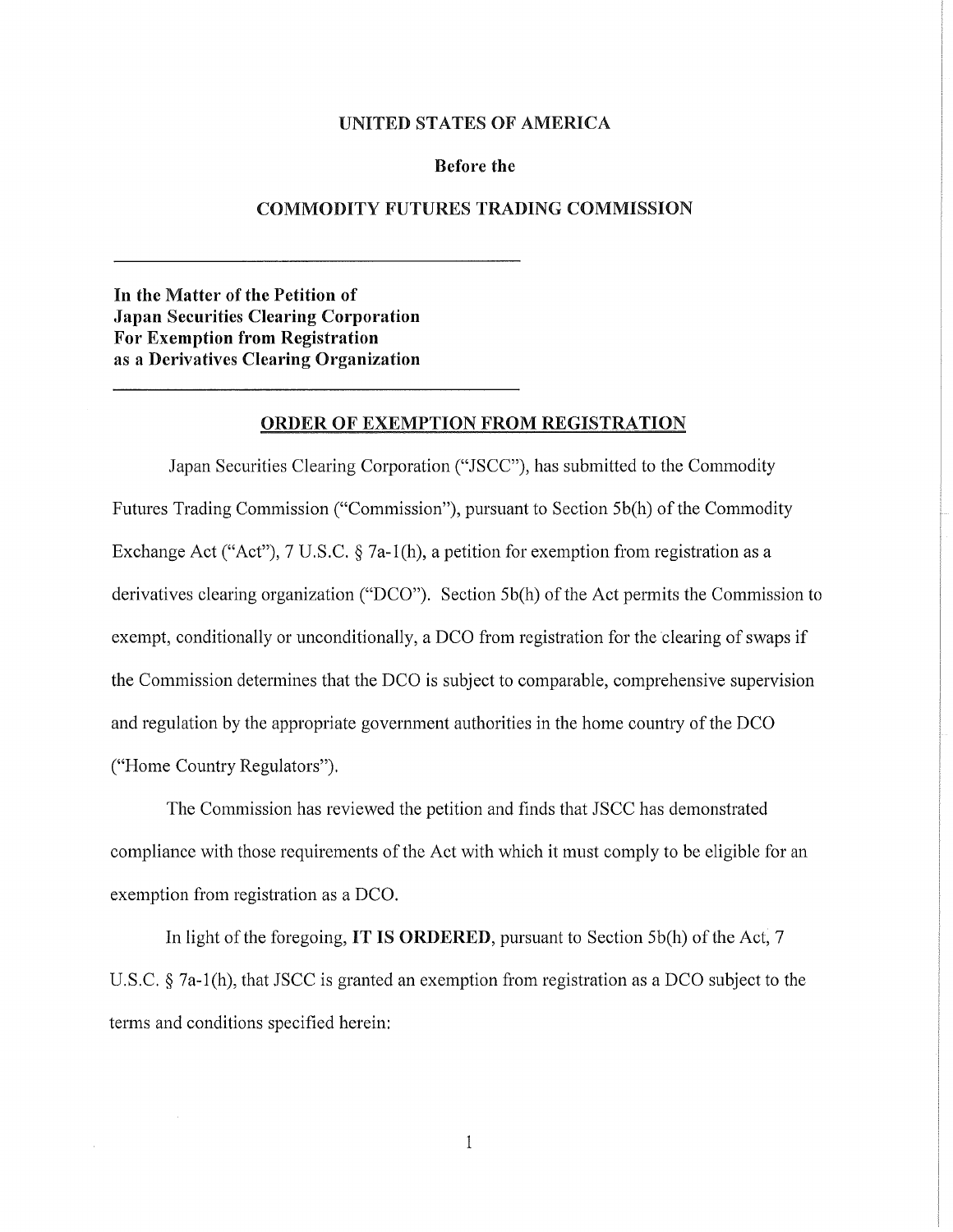(1) Cleared Products. JSCC is permitted to clear, pursuant to this Order, interest rate swaps including, but not limited to, interest rate swaps denominated in U.S. dollars, Euros, Japanese yen, and Australian dollars.

(2) U.S. Clearing Services Restricted to Proprietary Swap Positions for U.S. Persons. For purposes of this Order, "U.S. person" is defined as set forth in the Commission's Interpretive Guidance and Policy Statement Regarding Compliance With Certain Swap Regulations, 78 Fed. Reg.  $45,292, 45,316-17$  (July 26, 2013), as such definition may be amended or superseded by a definition of the term "U.S. person" that is adopted by the Commission with a scope encompassing this Order. JSCC must maintain rules that limit swap clearing services for U.S. persons and futures commission merchants ("FCMs") to the following circumstances:

(a) A U.S. person that is a clearing member of JSCC may clear swaps for itself and those persons identified in the Commission's definition of "proprietary account" set forth in Regulation 1.3(y);

(b) A non-U.S. person that is a clearing member of JSCC may clear swaps for any affiliated U.S. person identified in the definition of "proprietary account" set forth in Regulation 1.3(y); and

(c) An entity that is registered with the Commission as an FCM may be a clearing member of JSCC, or otherwise maintain an account with an affiliated broker that is a clearing member, for the purpose of clearing swaps for itself and those persons identified in the definition of "proprietary account" set forth in Regulation 1.3(y).

(3) Open Access. JSCC must maintain rules with respect to swaps to which one or more of the counterparties is a U.S. person. Such rules must: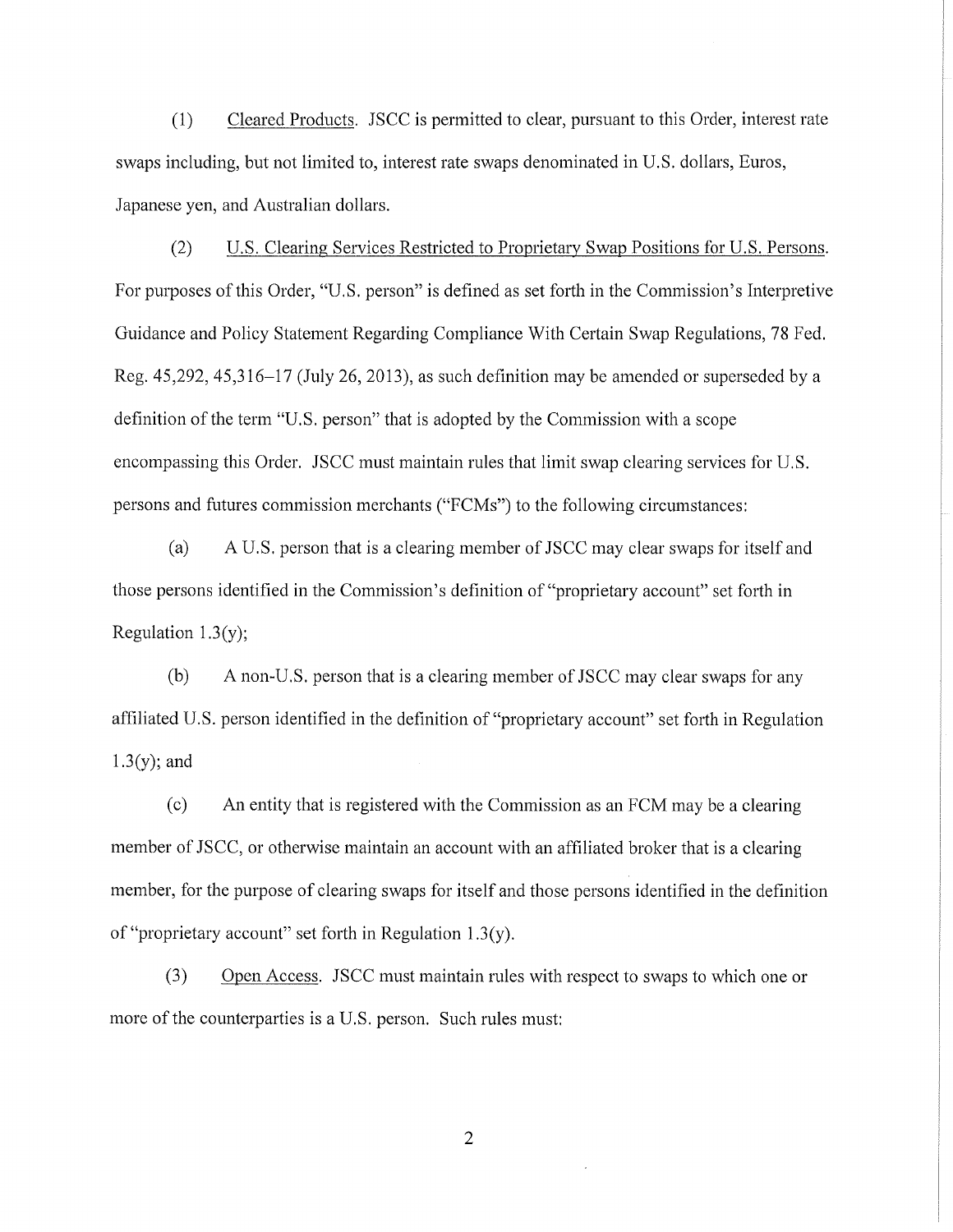(a) Provide that all swaps with the same terms and conditions, as defined by product specifications established under JSCC's rules, submitted to JSCC for clearing are economically equivalent within JSCC and may be offset with each other within JSCC, to the extent offsetting is permitted by JSCC's rules; and

(b) Provide that there must be non-discriminatory clearing of a swap executed bilaterally or on or subject to the rules of an unaffiliated electronic matching platform or trade execution facility.

(4) Consent to Jurisdiction; Designation of Agent for Service of Process. JSCC must consent to jurisdiction in the United States, and must designate, authorize, and identify to the Commission, an agent in the United States who must accept any notice or service of process, pleadings, or other documents, including any summons, complaint, order, subpoena, request for information, or any other written or electronic documentation or correspondence issued by or on behalf of the Commission or the United States Department of Justice to JSCC, in connection with any actions or proceedings brought against, or investigations relating to, JSCC or any U.S. person or FCM that is a clearing member, or that clears swaps through an affiliated clearing member, of JSCC. JSCC must promptly inform the Commission of any change in its designated and authorized agent.

(5) Compliance. JSCC must comply, and must demonstrate compliance as requested by the Commission, with the requirements of this Order.

(6) Inspection of Books and Records. JSCC must make all documents, books, records, reports, and other information related to its operation pursuant to this Order ("Books and Records") open to inspection and copying by any representative of the Commission; and in response to a request by any representative of the Commission, JSCC must, promptly and in the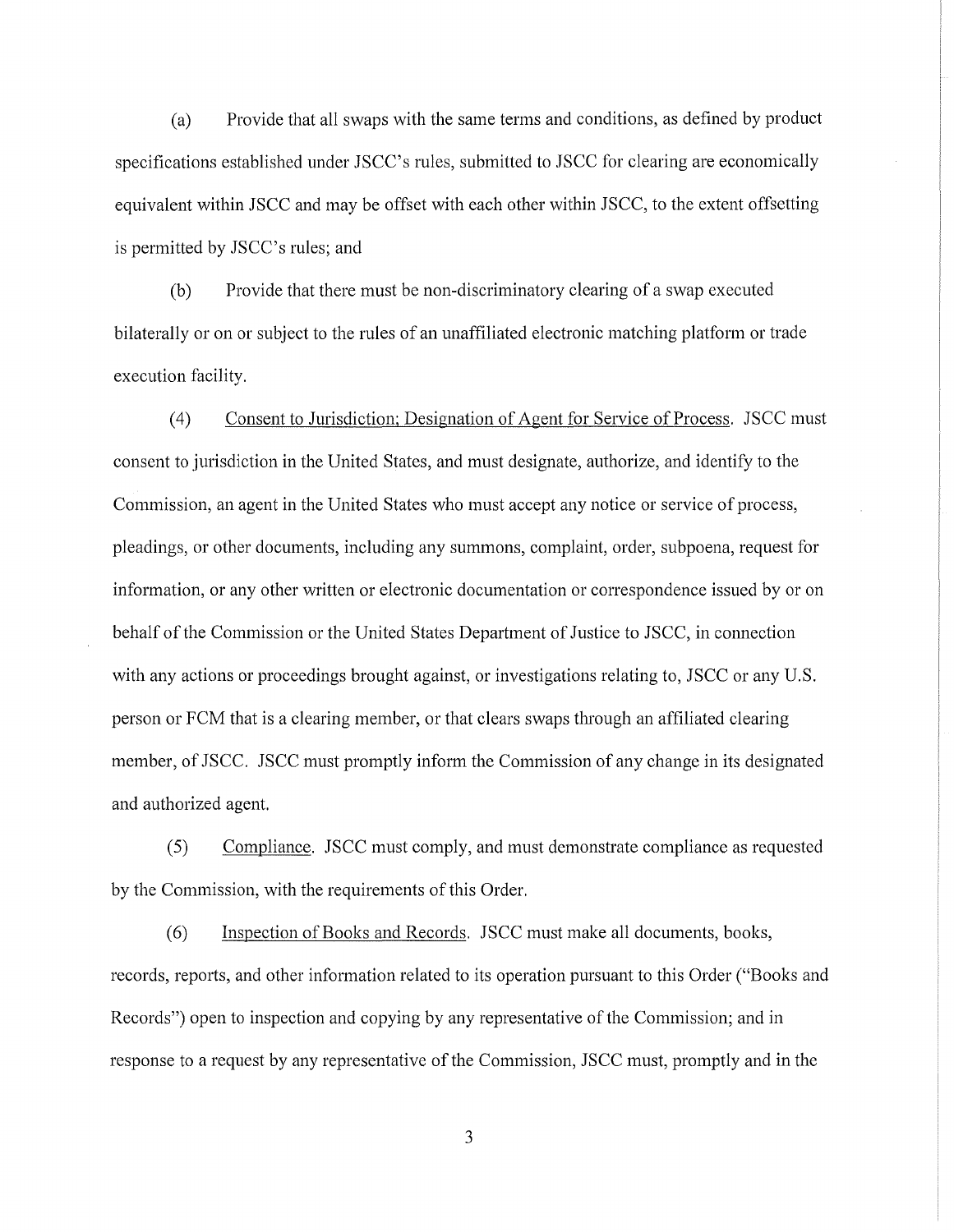form specified, make the requested Books and Records available and provide them directly to Commission representatives.

(7) Observance of the CPMI-IOSCO Principles for Financial Market Infrastructures ("PFMis"). On an annual basis, within 60 days following the end of its fiscal year, JSCC must provide to the Commission a certification that it continues to observe the PFMis in all material respects.

(8) Representation of Good Regulatory Standing. On an annual basis, within 60 days following the end of its fiscal year, the Commission must receive from the Home Country Regulators, at JSCC's request, a written representation that JSCC is in good regulatory standing. For purposes of this paragraph 8, "good regulatory standing" means that either (a) there has been no finding by the Home Country Regulators of material non-observance of the PFMis or other relevant home country legal requirements, or (b) there has been a finding by the Home Country Regulators of material non-observance of the PFMis or other relevant home country legal requirements but any such finding has been or is being resolved to the satisfaction of the Home Country Regulators by means of corrective action taken by JSCC.

(9) General Reporting Requirements. JSCC shall submit to the Commission the following information, as specified:

(a) A report compiled as of the end of each trading day and submitted to the Commission by 10:00 a.m. U.S. Central time on the following business day, containing:

(i) Initial margin requirements and initial margin on deposit for each U.S. person, with respect to swaps; provided, however, if a clearing member margins on a portfolio basis its own positions and the positions of its affiliates, and either the clearing member or any of its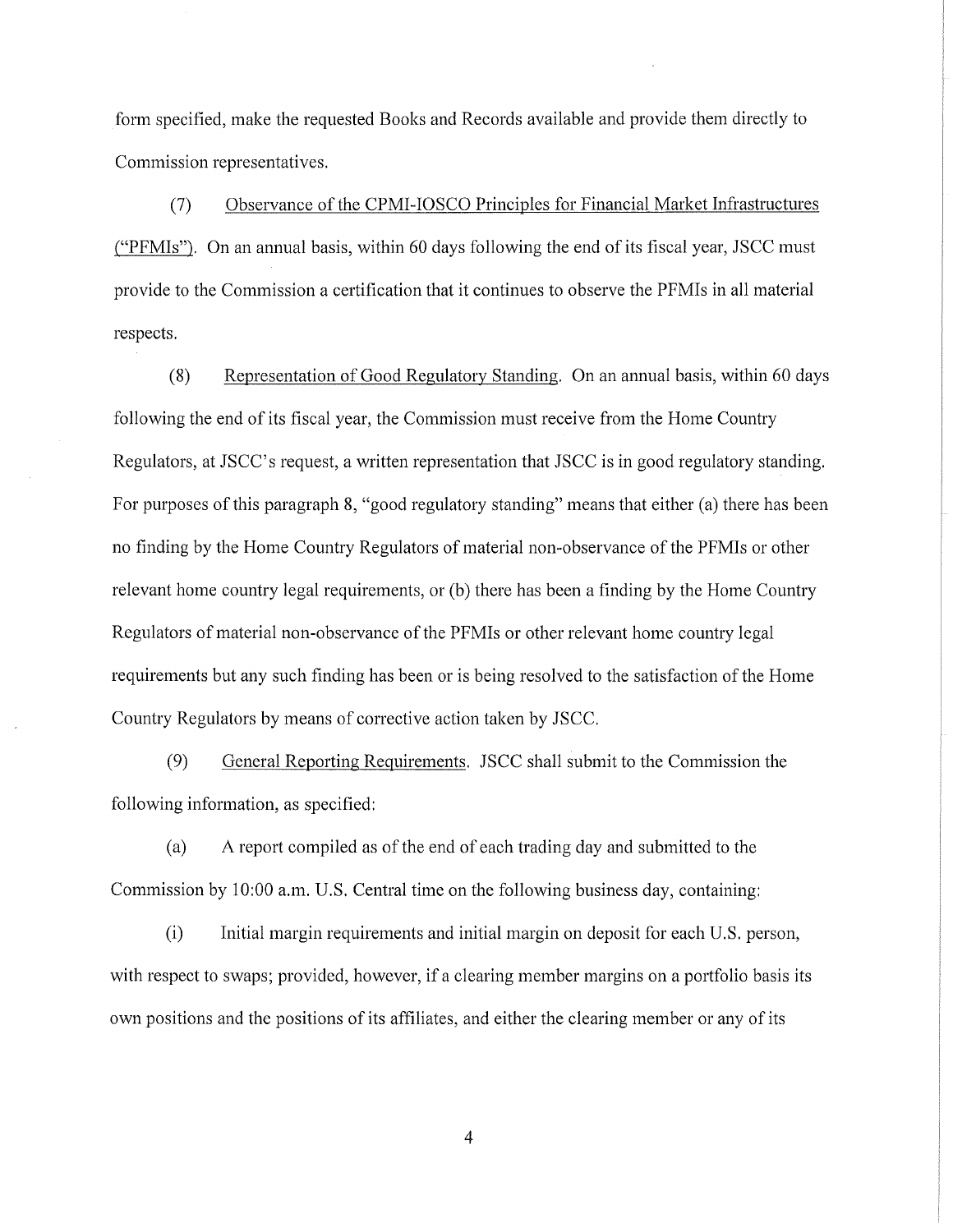affiliates is a U.S. person, JSCC must report initial margin requirements and initial margin on deposit for all such positions on a combined basis for each such clearing member; and

(ii) Daily variation margin, separately listing the mark-to-market amount collected from or paid to each U.S. person, with respect to swaps; provided, however, if a clearing member margins on a portfolio basis its own positions and the positions of its affiliates, and either the clearing member or any of its affiliates is a U.S. person, JSCC must separately list the mark-tomarket amount collected from or paid to each such clearing member, on a combined basis;

(b) A report compiled as of the last day of each fiscal quarter of JSCC and submitted to the Commission no later than 17 business days after the end of JSCC's fiscal quarter, containing the following information:

(i) The aggregate clearing volume of U.S. persons during the fiscal quarter, with respect to swaps. If a clearing member is a U.S. person, the volume figure shall include the transactions of the clearing member and all affiliates. If a clearing member is not a U.S. person, the volume figure shall include only transactions of affiliates that are U.S. persons.

(ii) The average open interest of U.S. persons during the fiscal quarter, with respect to swaps. If a clearing member is a U.S. person, the open interest figure shall include the positions of the clearing member and all affiliates. If a clearing member is not a U.S. person, the open interest figure shall include only positions of affiliates that are U.S. persons.

(iii) A list of U.S. persons and FCMs that are either clearing members or affiliates of any clearing member, with respect to the clearing of swaps, as of the last day of the fiscal quarter;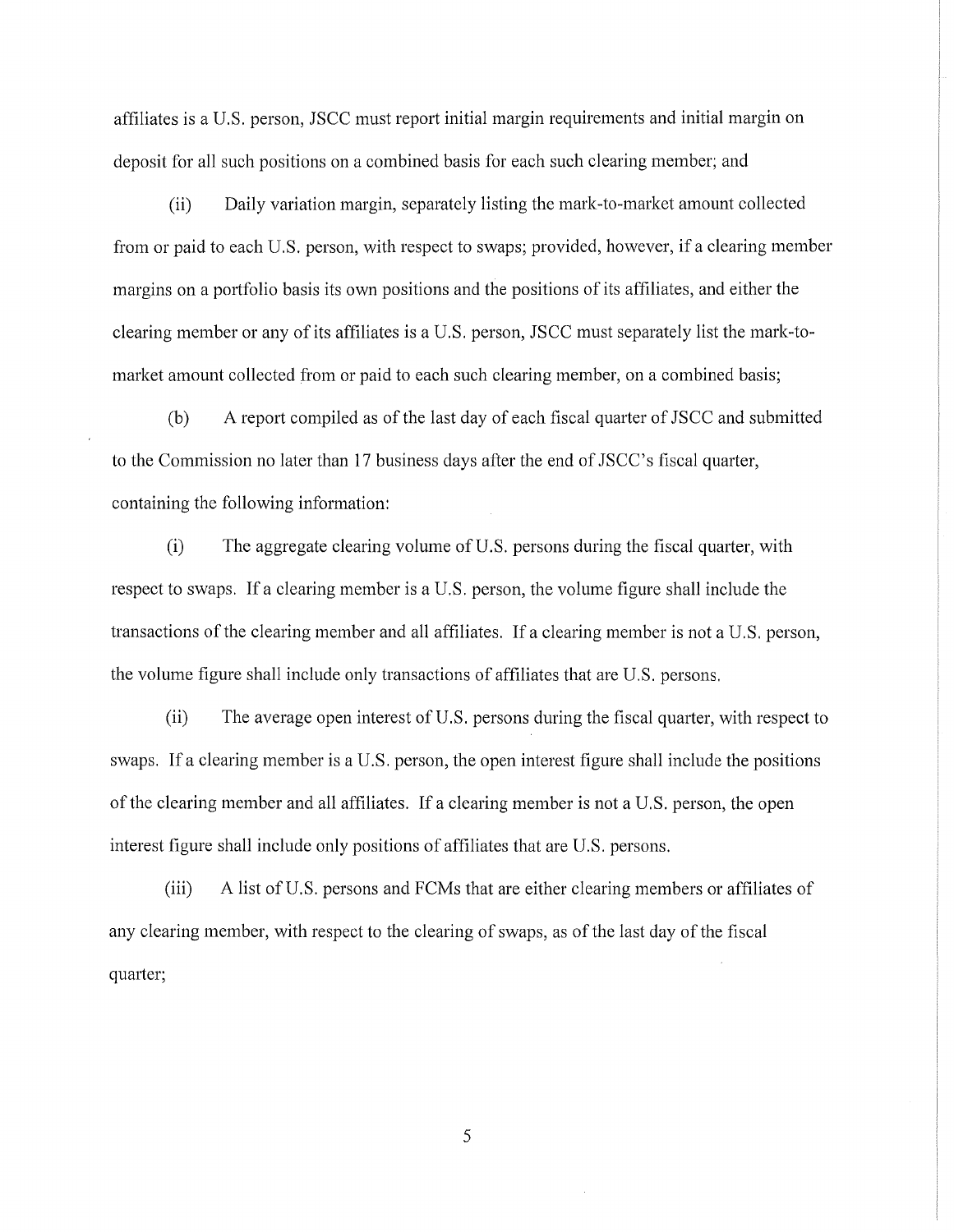(c) Prompt notice regarding any change in the home country regulatory regime that is material to JSCC's continuing observance of the PFMIs or with any of the requirements set forth in this Order;

(d) As available to JSCC, any assessment of JSCC's or the Home Country Regulators' observance of the PFMis, or any portion thereof, by a Home Country Regulator or other national authority, or an international financial institution or international organization;

(e) As available to JSCC, any examination report, examination findings, or notification of the commencement of any enforcement or disciplinary action by a Home Country Regulator;

(f) Immediate notice of any change with respect to JSCC's licensure, registration, or other authorization to act as a clearing organization in its home country;

 $(g)$  In the event of a default by a U.S. person or FCM clearing swaps, with such event of default determined in accordance with JSCC's rules, immediate notice of the default including the name of the U.S. person or FCM, a list of the positions held by the U.S. person or FCM, and the amount of the U.S. person's or FCM's financial obligation; and

(h) Notice of action taken against a U.S. person or FCM by JSCC, no later than two business days after JSCC takes such action against a U.S. person or FCM.

(i) Any other information that the Commission deems necessary, including, but not limited to, information for the purpose of the Commission evaluating JSCC's continued eligibility for exemption from registration, reviewing JSCC's compliance with any conditions of the exemption, or conducting oversight of U.S. persons and their affiliates, and the swaps that are cleared by such persons through JSCC.